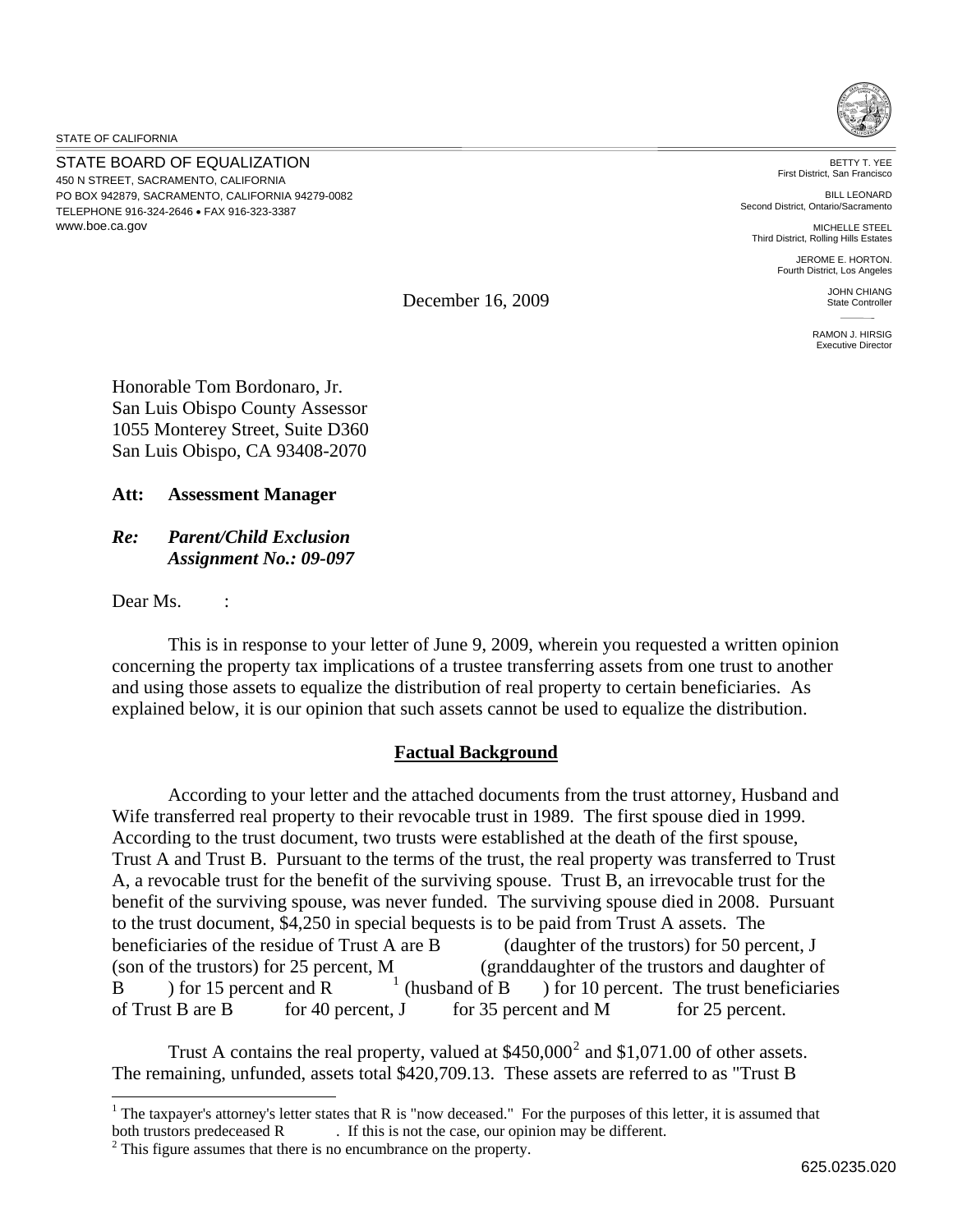assets," though Trust B has not yet been funded. The attorney proposes to make the \$4,250 in special bequests from Trust B assets. The attorney also proposes to fund Trust A with \$62,000 of Trust B assets. The property would be distributed to B  $, J$  and R , in unspecified shares. The  $$62,000$  would be distributed to M in satisfaction of her 15 percent interest in the Trust A assets.

## **Law**

Article XIII A, section 2 of the California Constitution requires the reassessment of real property upon a "change in ownership," unless an exclusion from change in ownership applies. A change in ownership is defined in section 60 as "a transfer of a present interest in real property, including the beneficial use thereof, the value of which is substantially equal to the value of the fee interest."

Property Tax Rule<sup>[3](#page-1-0)</sup> 462.160, subdivision (a), provides the general rule that a transfer of real property into a trust is a change of ownership of such property at the time of transfer. Section 62, subdivision (d) states, in part, that the following transfers involving trusts are excluded from change in ownership:

Any transfer *by the trustor, or by the trustor*'*s spouse or registered domestic partner,* or by both, into a trust for so long as (1) the transferor is the present beneficiary of the trust, or (2) the trust is *revocable*; or any transfer by a trustee of such a trust described in either clause (1) or (2) *back to the trustor*; or, any creation or termination of a trust in which the trustor retains the reversion and in which the interest of others does not exceed 12 years duration. (Emphasis added.)

 Rule 462.160, subdivision (b)(2), further explains that a change in ownership does not occur upon the transfer of real property *by the trustor* to a trust which is *revocable by the trustor*. However, a change in ownership does occur at the time the *revocable trust become irrevocable*  unless the *trustor-transferor* remains or becomes the sole present beneficiary or unless otherwise excluded from change in ownership. As indicated by section 62, subdivision (d) and Rule 462.160, not all transfers to or from revocable trusts are excluded from change in ownership; transfers are only excluded if made by or for the benefit of certain parties.

 As relevant herein, section 63 provides that a change in ownership does not include any interspousal transfer, including, but not limited to:

(a) Transfers to a trustee for the beneficial use of a spouse, or the surviving spouse of a deceased transferor, or by a trustee of such a trust to the spouse of the trustor; and

(b) Transfers which take effect upon the death of a spouse.

 $\overline{a}$ 

Additionally, section 63.1 excludes from a change in ownership specified purchases or transfers of real property between parents and their children for which a valid and timely claim is filed. Section 63.1 also provides that transfers from grandparent to grandchild may be excluded from reassessment, but only if all of the parents of the grandchildren who qualify as children of

<span id="page-1-0"></span> $3$  All subsequent references to "Rules" are to the Property Tax Rules promulgated under title 18 of the California Code of Regulations.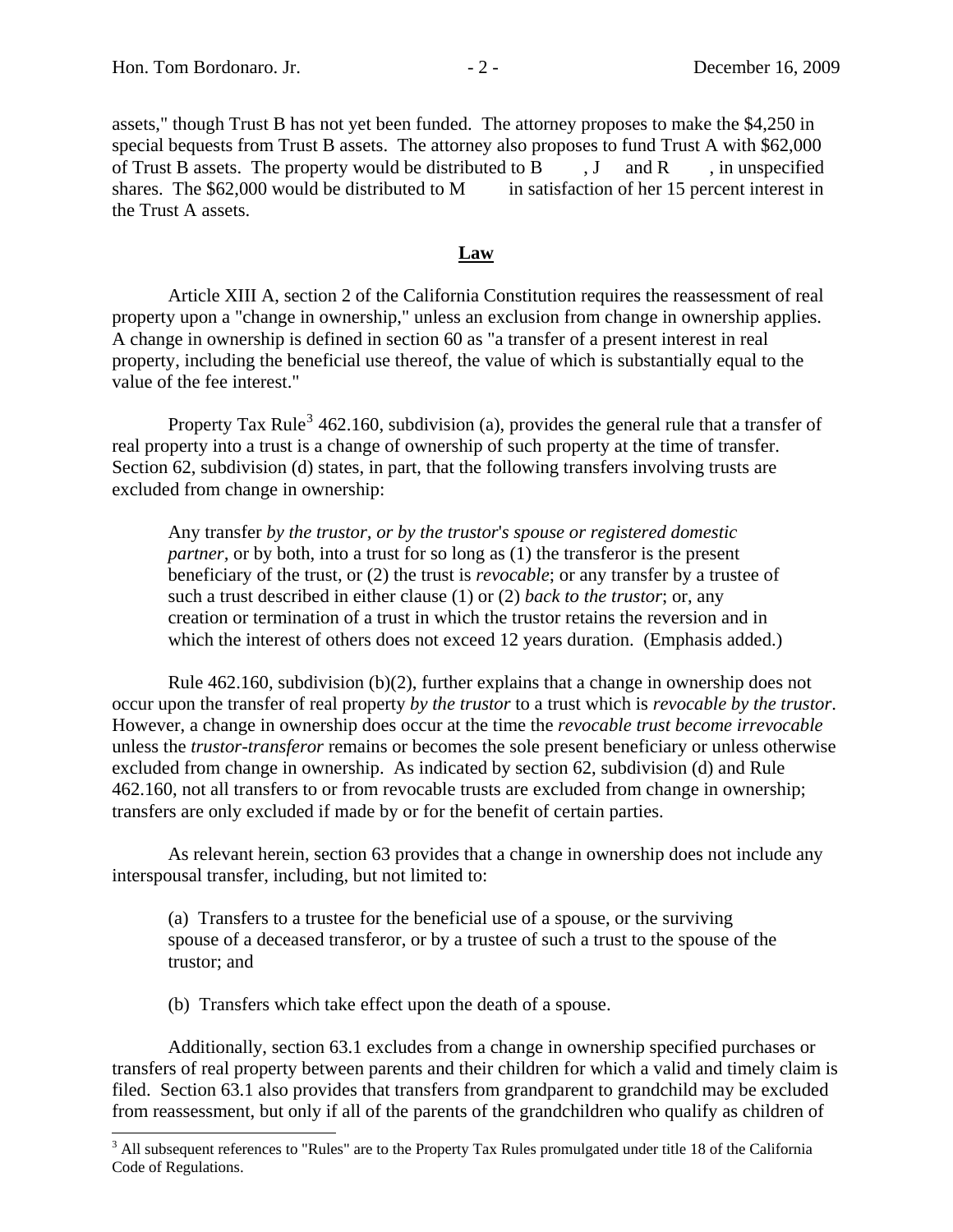the grandparents are deceased. (Rev. & Tax. Code,  $\S$  63,1, subd. (a)(3)(A).) Section 63.1, subdivision (c)(9) specifically provides that "Transfer' includes, and is not limited to, any transfer of the present beneficial ownership of property from an eligible transferor to an eligible transferee through the medium of an inter vivos or testamentary trust."

 When, as here, a trust document does not indicate a certain percentage interest that the beneficiaries have in each piece of property, but rather gives them an undivided interest in the whole of the trust estate, and allows non pro rata distributions, the trustee may allocate certain properties to some beneficiaries and not to others. As such, if there are sufficient trust assets, a trustee may distribute real property to an eligible transferee and other assets to other beneficiaries and the transfer to the eligible transferee will be deemed directly from the trustor. However, to the extent that the value of the real property received exceeds the value of the beneficiary's share of the trust estate it will be considered a transfer from the other beneficiaries and subject to reassessment. (Letter to Assessors (LTA) 91/08). To accomplish an equal distribution, the trustee may encumber the property with a loan so long as the loan proceeds are not provided by the beneficiary receiving the property. (Property Tax Annotation 625.0235.005.)

## **Analysis**

The transfer of the property by Husband and Wife to the trust did not result in a change in ownership because the trust was revocable for their lifetime. (Rev. & Tax. Code, § 62, subd. (d).) The transfer of the property to Trust A upon the death of the first spouse also did not result in a change in ownership of the property. (Rev. & Tax. Code, §§ 62, subd. (d); 63, subd. (b).)

When the surviving spouse died, Trust A became irrevocable and  $B$ ,  $J$ , M and R became the present beneficiaries. Each beneficiary was given a percentage interest in the entire residue of trust estate, which included the real property.  $B$ ,  $J$  and  $R$ were eligible transferees for the parent-child exclusion. (Rev. & Tax. Code, § 63.1.) M was not eligible for the grandparent-grandchild exclusion since her mother, B , was still alive. (Rev. & Tax. Code, § 63.1, subd. (a)(3)(A).) It does not appear that M is eligible for any other change in ownership exclusions.

 Because the trust gives the beneficiaries interests in the entire residue and the trustee has not yet distributed the property, the change in ownership consequences are still unknown. Because M is not eligible for any exclusion, if the trustee distributes any interest in the property to her then a change in ownership of that interest will occur. (Rev. & Tax. Code, § 60.) Further, to the extent that  $B$ ,  $J$  or  $R$  receives an interest in the property with a value greater than the value of their share of the residue, it will be considered a transfer from the other beneficiaries, and the amount transferred will undergo a change in ownership. (LTA 91/08.)

 As explained above, to determine if any transfer has occurred that does not qualify for the parent-child exclusion, it is necessary to compare the value of the real property received by each beneficiary to the value of that beneficiary's share of the trust estate. In this case, the question is whether the \$62,000 in Trust B assets should be included in calculating the total residue and each beneficiary's share thereof. For the reasons set forth below it is our opinion that it should not be included.